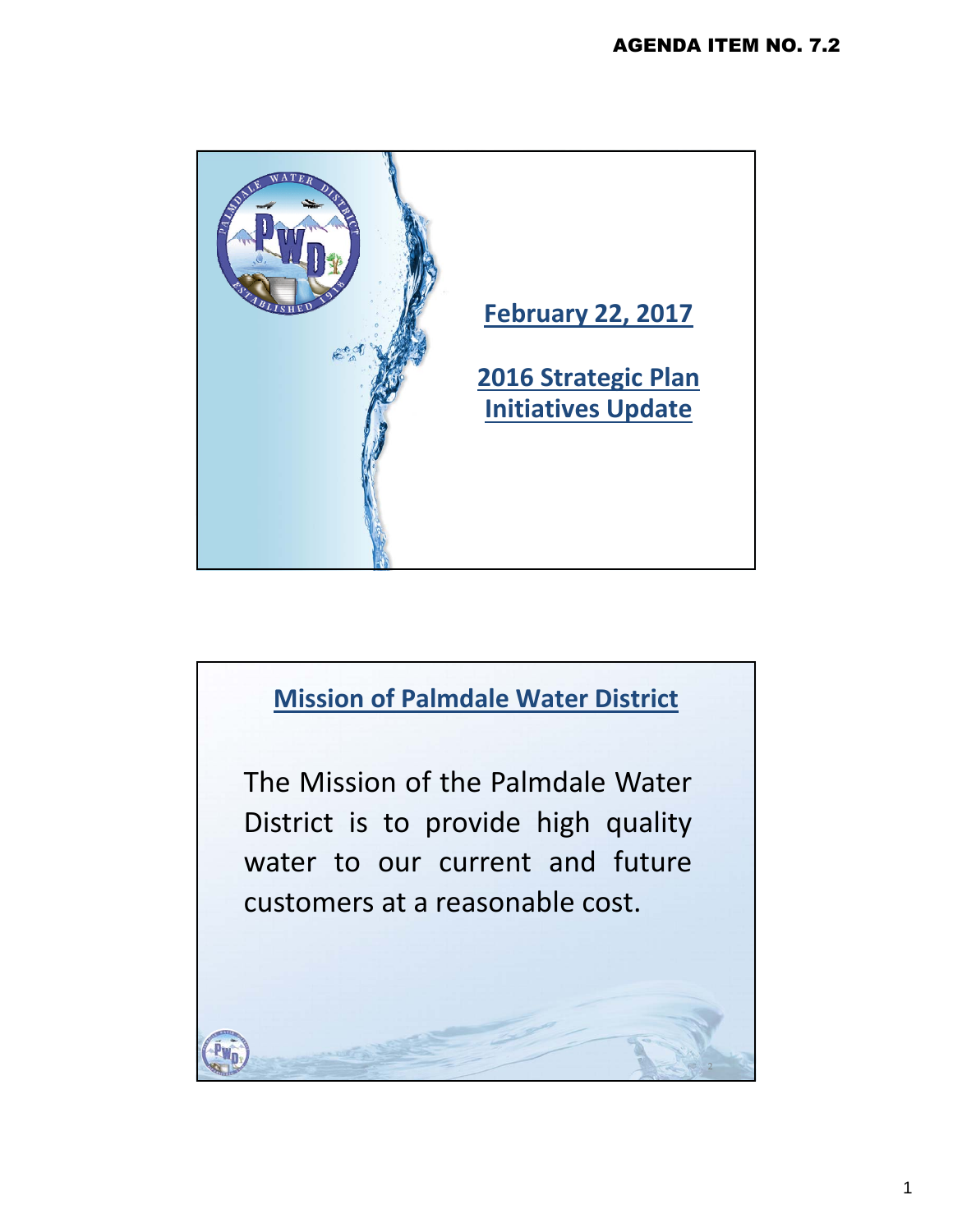## **Vision Statement**

The Palmdale Water District will strive for excellence in providing high quality, reasonable priced water in a growing Antelope Valley by participating in local and regional water issues as a strong advocate for our customers, public education, asset management, water conservation, planning and securing additional water supplies, continuing our commitment to operate efficiently with the help of emerging technologies, challenging, motivating and rewarding our employees and offering premium customer service in all we do.

| <b>2016 Strategic Plan Initiatives</b> |                                         |
|----------------------------------------|-----------------------------------------|
| <b>Initiative</b><br>No.               | <b>Initiative</b>                       |
| 1.                                     | <b>Water Resource Reliability</b>       |
| 2.                                     | <b>Organizational Excellence</b>        |
| 3.                                     | <b>System Efficiency</b>                |
| 4.                                     | <b>Financial Health &amp; Stability</b> |
| 5.<br><b>Regional Leadership</b>       |                                         |
| 6.                                     | <b>Customer Care &amp; Advocacy</b>     |
|                                        |                                         |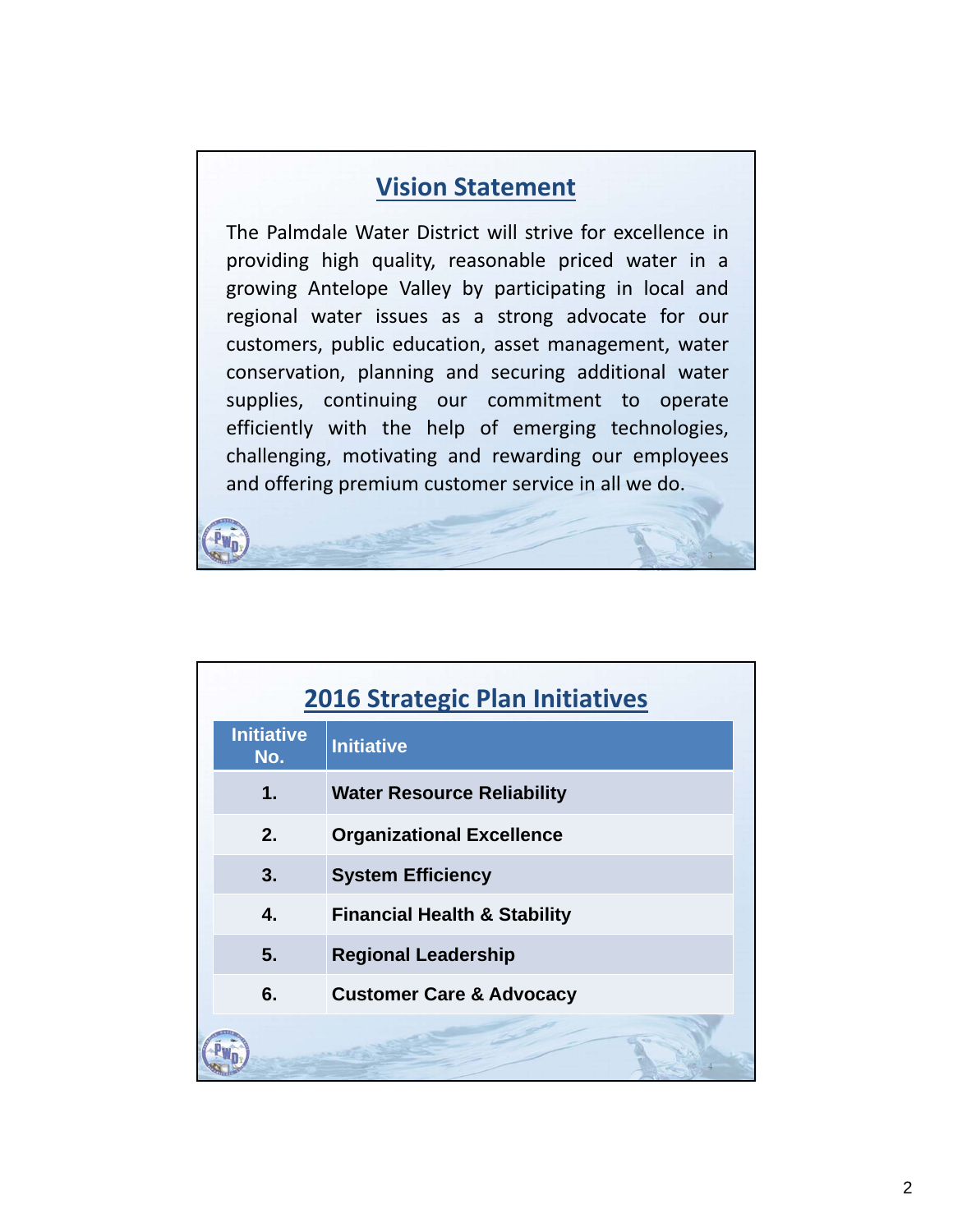## **Initiative No. 1 – Water Resource Reliability**

| <b>Project</b>                                                                 | <b>Status</b>                                                                                                                                                       |
|--------------------------------------------------------------------------------|---------------------------------------------------------------------------------------------------------------------------------------------------------------------|
| 2015 Urban Water Management<br><b>Plan, Drought Response</b>                   | Complete and approved by the Board of Directors<br>in June 2016                                                                                                     |
| <b>Palmdale Regional Groundwater</b><br><b>Recharge &amp; Recovery Project</b> | Currently working on Title 22 Engineering Report,<br>Permits, Pilot Testing, and Grant Funding                                                                      |
| Littlerock Reservoir Sediment<br><b>Removal Project</b>                        | Started 45-day EIS objection period on 2/17/17.<br>Scheduled to present Final EIR to PWD Board in<br>March, and Forest scheduled to sign ROD in late<br>April, 2017 |
| <b>Recycled Water Allocation and Use</b>                                       | Approved Recycled Water Contract in October,<br>2016 for 5,325 AFY and currently working on<br>Phase II Recycled Water Distribution System with<br><b>PRWA</b>      |
| <b>Granular Activated Carbon (GAC)</b><br>Use and Research                     | Continuing to look at various GAC products in<br>order to reduce operating costs                                                                                    |
|                                                                                |                                                                                                                                                                     |

| Initiative No. 2 – Organizational Excellence |  |
|----------------------------------------------|--|
|                                              |  |

| <b>Project</b>                                                   | <b>Status</b>                                                                                                                                                          |
|------------------------------------------------------------------|------------------------------------------------------------------------------------------------------------------------------------------------------------------------|
| <b>Optimize outsourcing opportunities</b>                        | Security and fire protection; OSHA<br>safety<br>assessments; engineering consultation to maximize<br>treatment plant efficiency.                                       |
| <b>Maintain formal</b><br>management/supervisor training         | AVC Corporate Training - Grant based 40 hour<br>manager/supervisor training and customer care<br>training. We have also applied for a grant for Six<br>Sigma training. |
| <b>Maintain competitive compensation</b><br>and benefits package | Salary surveys will be completed every three years.<br>The last survey was 2015. Benefits will be looked at<br>in July 2017 when JPIA submits costs to District.       |
| Employee wellness program                                        | A grant was received at the end of 2016 and we had<br>eleven people complete our challenge. They<br>received their choice of healthy gift cards.                       |
| <b>Succession planning</b>                                       | List sent to staff with requirements for each position<br>at the District. Staff members were asked to identify<br>areas of interest for training.                     |
| Board/staff events to develop<br>innovative ideas and awards     | Pace/Job Well Done/LaBounty                                                                                                                                            |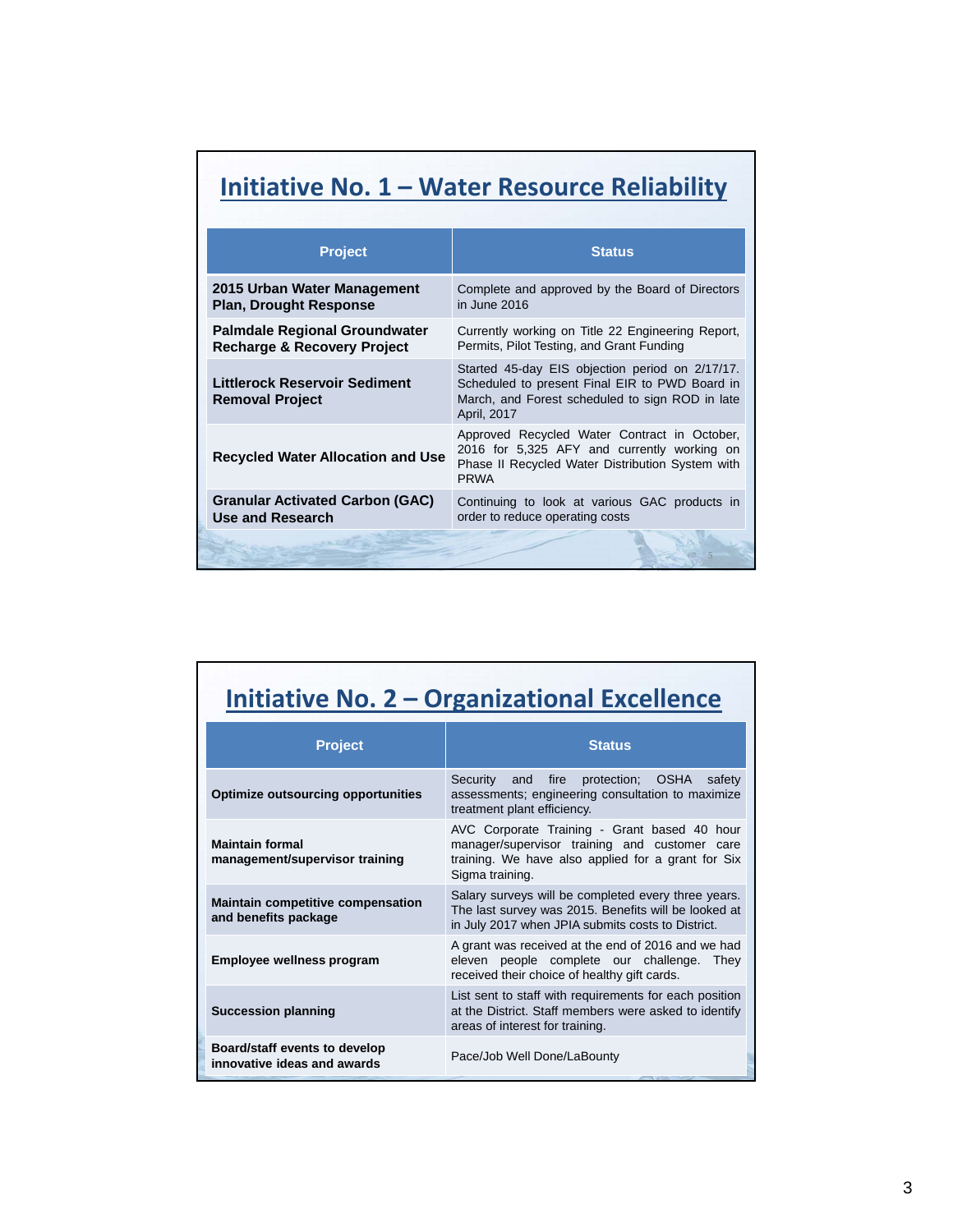| Initiative No. 3 – System Efficiency                                |                                                                                                                                                                                                                 |
|---------------------------------------------------------------------|-----------------------------------------------------------------------------------------------------------------------------------------------------------------------------------------------------------------|
| <b>Project</b>                                                      | <b>Status</b>                                                                                                                                                                                                   |
| <b>Water System Master Plan</b><br>update and related EIR           | Started Programmatic EIR process and scheduled to<br>complete in Fall, 2017. Outcome will be a Final<br>Master Plan, Certified EIR, and Capital Improvement<br>Fees                                             |
| Reinvestment in aging<br>infrastructure                             | On-going effort to repair and<br>replace<br>aging<br>infrastructure/equipment. Performing<br><b>WTP</b><br>a<br>evaluation. Seeing slight shift from reactive to<br>preventative maintenance within the system. |
| Investment, implementation, and<br>training plan for new technology | Engineering is continuing to develop and release<br>GIS applications to streamline and improve the<br>efficiency of various processes                                                                           |
| <b>Computerized maintenance</b><br>management software (CMMS)       | Exploring the use of GIS software and applications in<br>lieu of costly CMMS                                                                                                                                    |
| <b>Explore energy independence</b>                                  | Maximize the available power sources and rate<br>tariffs for lowest operating costs. Explore additional<br>sources and methods to increase efficiency and<br>lower costs.                                       |

## **Initiative No. 4 – Financial Health & Stability**

| <b>Project</b>                                           | <b>Status</b>                                                                                                                                                                                                                                                                                                    |
|----------------------------------------------------------|------------------------------------------------------------------------------------------------------------------------------------------------------------------------------------------------------------------------------------------------------------------------------------------------------------------|
| <b>Pursue Federal and State</b><br>funding opportunities | Successfully applied for planning grant funding for<br>the Palmdale Regional Groundwater Recharge and<br>Recovery Project and for the Phase II pipeline for the<br>Palmdale Recycled Water Authority. Continuing to<br>applications and engage<br>state/federal<br>submit<br>agencies for funding opportunities. |
| Sustainable and balanced rate<br>structure               | Approved 3-Year Water Rate adjustments for 2017,<br>2018, and 2019 in preparation of long-term water<br>supply and infrastructure projects.                                                                                                                                                                      |
| Maintain adequate reserve levels                         | Continue to monitor cash flow with monthly reporting<br>both Finance Committee and full Board.<br>t∩<br>Completed a private placement technology lease in<br>order to increase cash availability                                                                                                                 |
| Maintain high level bond rating                          | Completed credit review with S&P in October 2016,<br>which assigned its "A-" long-term rating for the<br>District.                                                                                                                                                                                               |
|                                                          |                                                                                                                                                                                                                                                                                                                  |